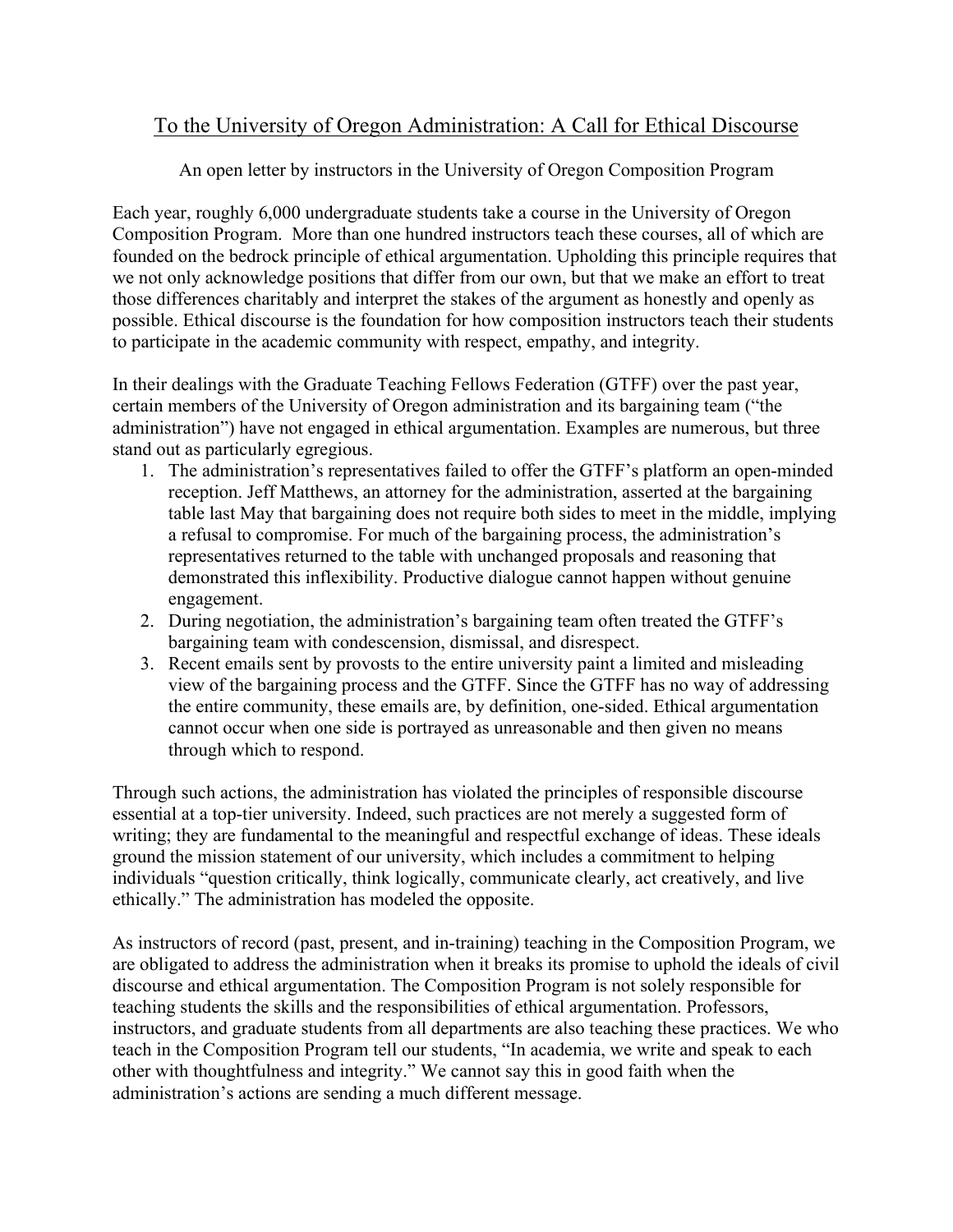The university's stated goal is to offer its students access to a "world-class education." In order to enhance the university's status as an internationally-renowned institution, all those affiliated with this university must hold themselves to high standards of ethical argumentation. The majority of UO students want to hold themselves to high standards. They hold us, their teachers, to high standards. And thus we must hold our own administration to high standards as well. Let us all, as representatives of the University of Oregon, model for our students that the skills they learn in the classroom have real-world implications. It is time for the University of Oregon administration to practice what it asks us to teach.

We invite members of the administration to respond to these concerns.

## Endorsed by:

- 1. April Anson, Graduate Teaching Fellow
- 2. Amanda Bartenstein, Adjunct Instructor
- 3. Jacob Berns, Instructor
- 4. Margaret Bostrom, Graduate Teaching Fellow
- 5. Allison Bray
- 6. Elizabeth Bruno, Graduate Teaching Fellow
- 7. Zach Cheney, Graduate Teaching Fellow
- 8. Elise Choi, Graduate Teaching Fellow
- 9. Teresa Coronado, Former Graduate Teaching Fellow
- 10. Elizabeth Curry, Graduate Teaching Fellow
- 11. Rosemary DeBell, Adjunct Instructor
- 12. Courtney Floyd, Graduate Teaching Fellow
- 13. Bill Fogarty, Graduate Teaching Fellow, Assistant Director, Composition
- 14. Mary Ganster, Graduate Teaching Fellow
- 15. Brian Gazaille, Doctoral Candidate, Graduate Teaching Fellow
- 16. Susana Gómez, Graduate Teaching Fellow
- 17. Claire Graman, Graduate Teaching Fellow
- 18. Shane Hall, Graduate Teaching Fellow
- 19. Matthew Hannah, Graduate Teaching Fellow
- 20. Helen Huang, Graduate Teaching Fellow
- 21. Bethany Jacobs, Postdoctoral Fellow
- 22. Remy Jewell, Tutor for the Center of Teaching Writing
- 23. Kristy Kelly, Graduate Teaching Fellow, Assistant Director of Composition
- 24. C. Parker Krieg, Graduate Teaching Fellow
- 25. Katie Jo LaRiviere, Graduate Teaching Fellow
- 26. Mitchell Macrae, Graduate Teaching Fellow
- 27. Taylor McHolm, Graduate Teaching Fellow
- 28. Martina Miles, Doctoral Candidate, Graduate Teaching Fellow
- 29. Erica Morton-Starner, Graduate Teaching Fellow
- 30. Bess Myers, Graduate Teaching Fellow
- 31. Katie Myers, Graduate Teaching Fellow, Assistant Director of Composition